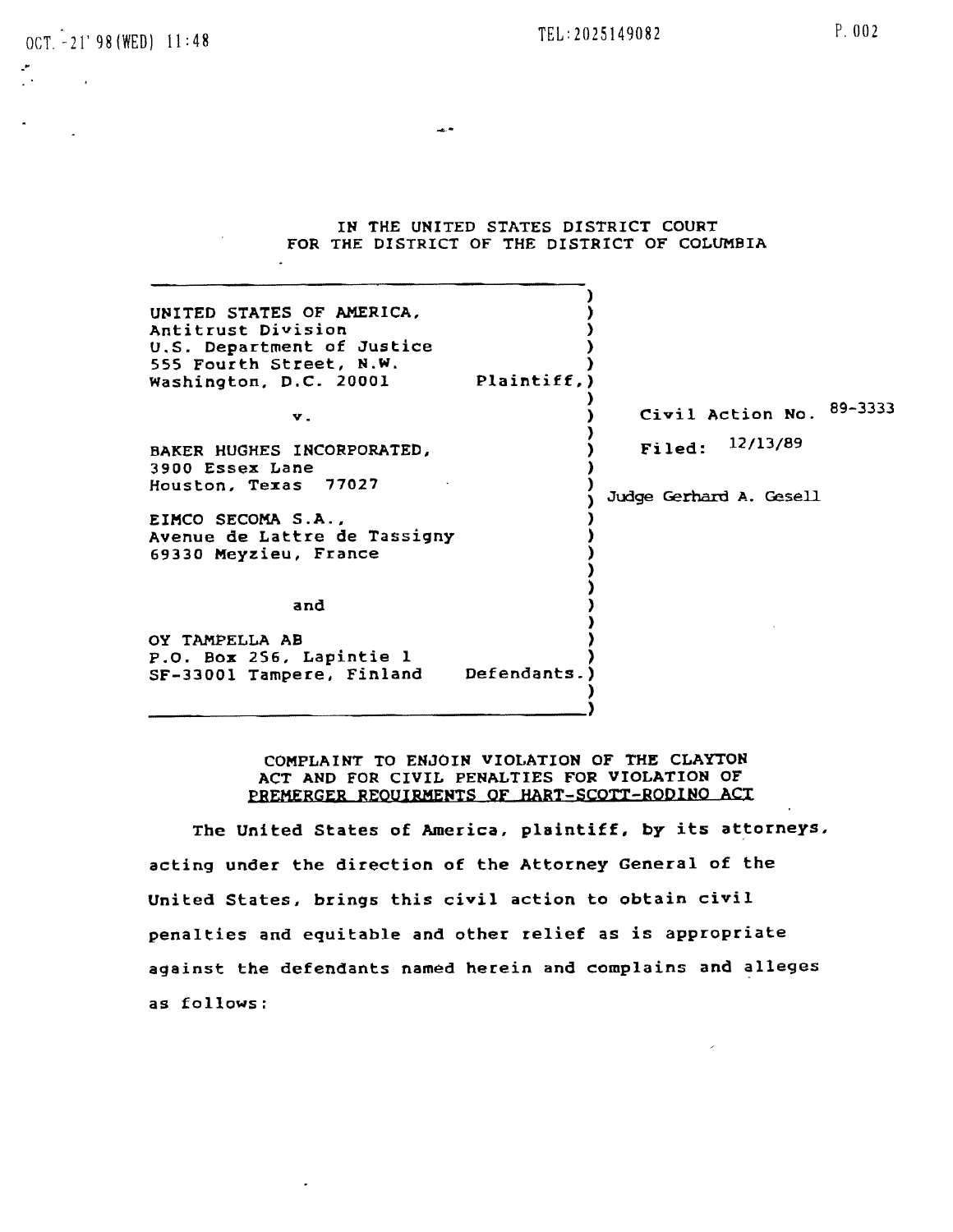## ~- COUNT ONE

## 1.

# JURISIDICTION AND VENUE

1.' This count is filed and this action is instituted under Section 15 of the Clayton Act, as amended, 15 U.S.C.  $§$  25, to prevent and restrain the violation by defendants, as hereinafter alleged, of Section 7 of the Clayton Act, as amended. 15 U.S.C. § 18.

2. Baker Hughes, Incorporated. transacts business and is found in this District within the meaning of 15 U.S.C. § 22. and 28 U.S.C. § 1391(c).

3. Eimco Secoma S.A. is a French corporation. Venue is properly based in this District under 15 U.S.C. § 22 and 28 U.S.C. § 1391(d).

4. Oy Tampella AB is a Finnish corporation. Venue is' properly based in this District under 15 U.S.C. § 22 and 28 U.S.C. § 1391(d).

S. Venue in this District is also proper by virtue of the defendants' consent to the maintenance of this action as provided in stipulations relating hereto.

## II.

#### DEFINITIONS

S. "HHI" means the Herfindahl-Hirschman Index, a measure of market concentration. It is calculated by squaring the market share of each firm competing in the market and then summing the reSUlting numbers. For example, for a market consisting of four firms with shares of thirty. thirty, twenty,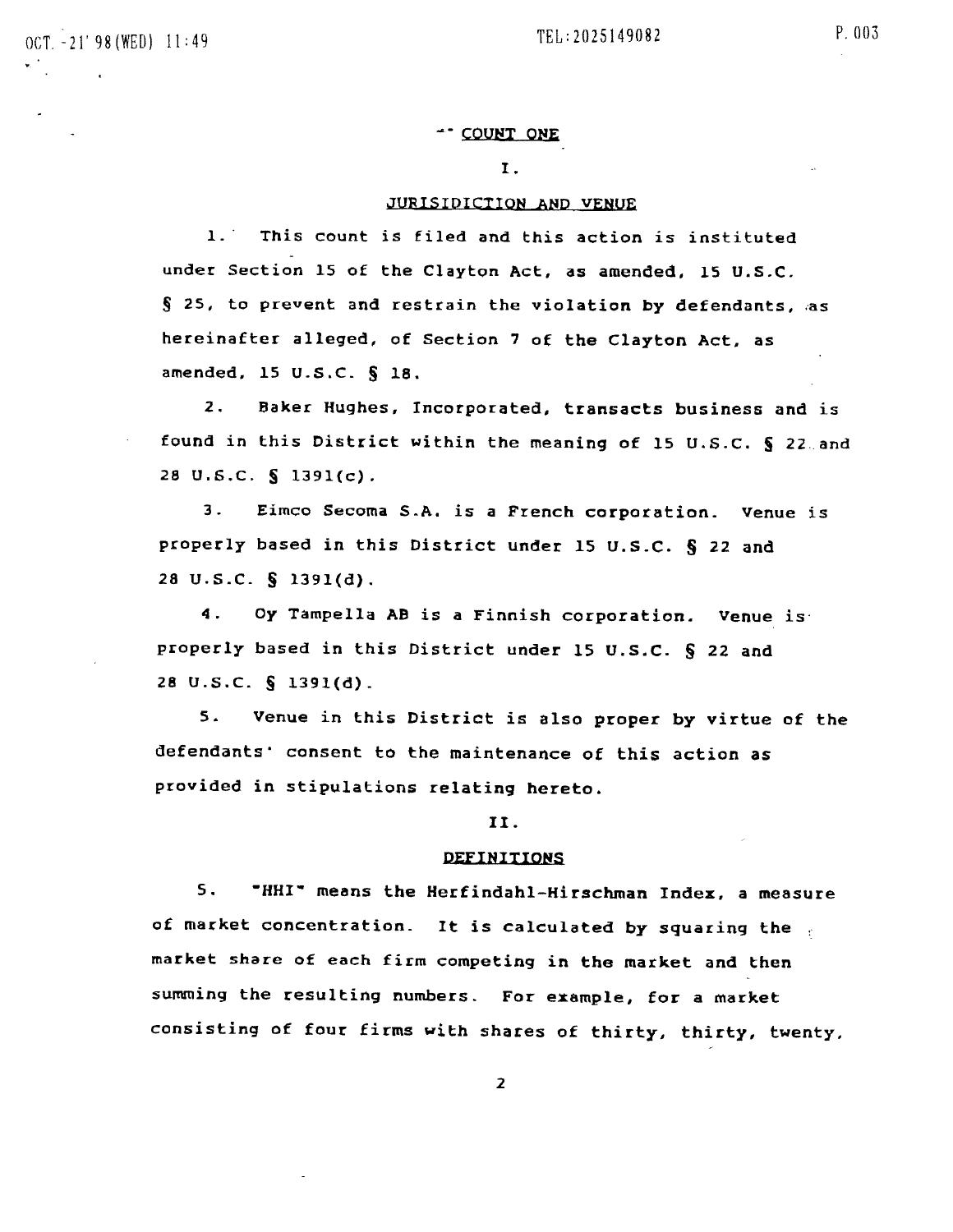and twenty percent, the HHI<sup>T</sup> is 2,600 (30<sup>2</sup> + 30<sup>2</sup> + 20<sup>2</sup> + 20<sup>2</sup> = 2,600). The HHI takes into account the relative size and distribution of the firms in a market and approaches zero when a market consists of a large number of firms of relatively equal size. The HHI increases both as the number of firms in the market decreases and as the disparity in size between those firms increases.

6. **"Drilling rig" means a self-powered carrier vehicle,** equipped with a power pack and control devices, and onto which one or more adjustable booms, each with an attached drill, is mounted.

7. -Hardrock- means rock that cannot be penetrated efficiently by a drill applying less than approximately 20,000 pounds per square inch (-PSI-) of force. Examples of hardrock mines include gold. silver, copper, lead and zinc mines. Hardrock mines can be distinguished from softrock mines  $(e,q_1, coal)$  and semi-hardrock mines  $(e,q_1, qypsum)$  which can be mined by drills applying less than 10,000 PSI of force.

B. -Hardrock hydraulic drilling rig- means a drilling rig that is equipped with a hydraulically-powered rotary percussive drill that applies force sufficient to penetrate hardrock by simultaneously rotating and pounding a drill bit into the rock. Hardrock hydraulic drilling rigs are designed for use in underground mines to develop and stabilize mine shafts and tunnels and to produce ore.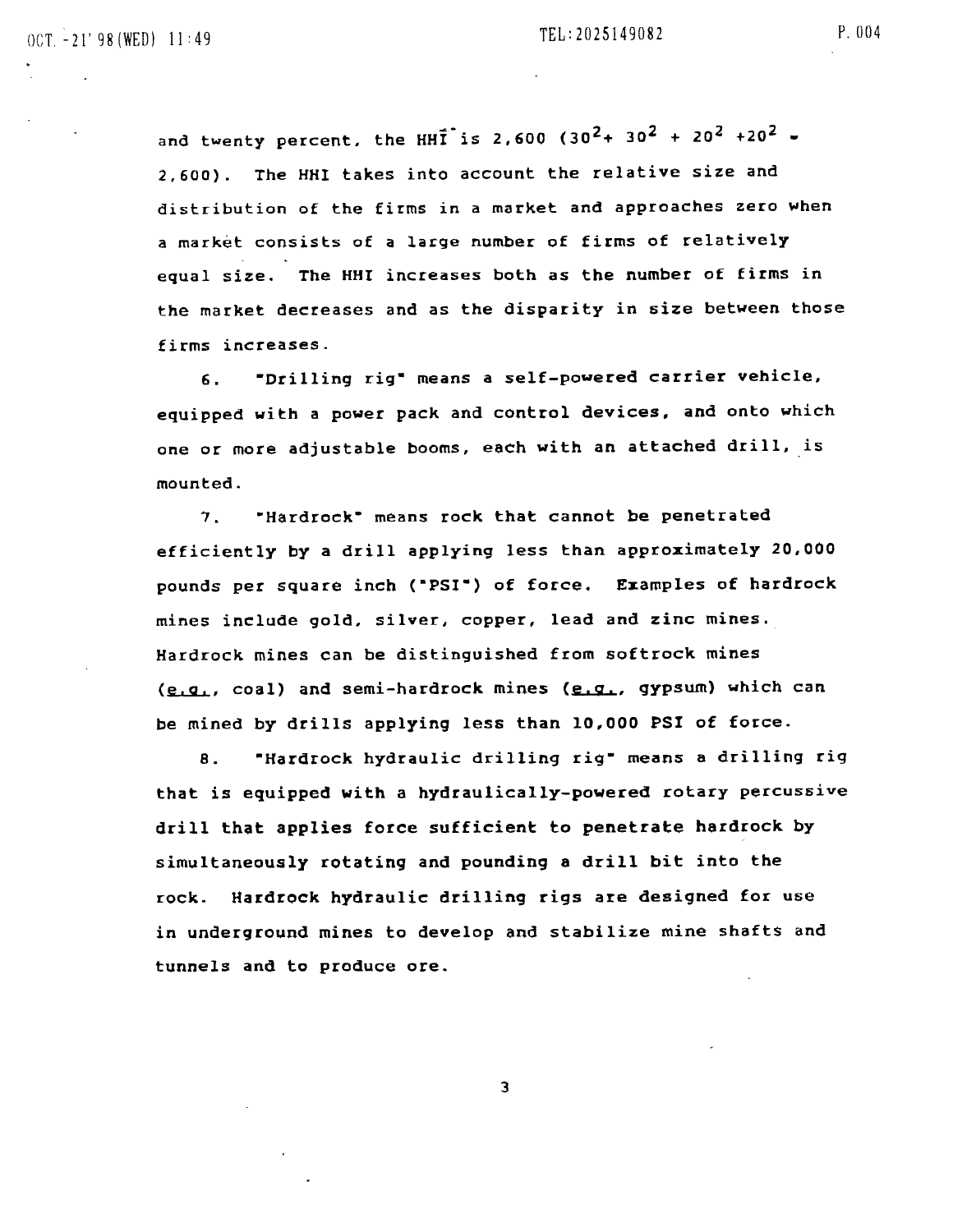د مہ III.

## THE DEFENDANTS

9. Oy Tampella AB ("Tampella~) is made a defendant herein: Tampella is a Finnish corporation with its principal offices in Tampere. Finland. Tampella, through its Tamrock Division (~Tamrock~), is the leading seller of hardtock hydraulic drilling rigs in the United States and the world. In the United States, Tamrock sells and services hardrock hydraulic drilling rigs, produced principally at its Myllypuro, Finland plant, through Tamrock, Inc., a wholly owned subsidiary of Tampella. Tamrock, Inc. has its headquarters in Northbrook, Illinois. In 1988. Tamrock had United States sales of hardrock hydraulic drilling rigs of about \$S million and worldwide sales of about *\$50* million.

10. Baker Hughes Incorporated ("Baker Hughes") is made a defendant herein. Baker Hughes, a corporation existing under the laws of the state of Delaware, has its principal offices in Houston, Texas. 8aker Hughes, through its subsidiary Eimco Secoma S.A., manufactures and sells hardrock hydraulic drilling rigs worldwide.

11. Eimco Secoma S.A. ("Secoma") is made a defendant. Secoma, a wholly owned subsidiary of Baker Hughes, is a French corporation with its principal offices and plant in Meyzieu. France. Based upon sales in 1986 through 1988. Secoma is the third largest seller of hardrock hydraulic drilling rigs in the United States and in the world. In 1988, Secoma's United States and worldwide sales of hardrock hydraulic drilling rigs and related spare parts were about \$1 million and \$20 million,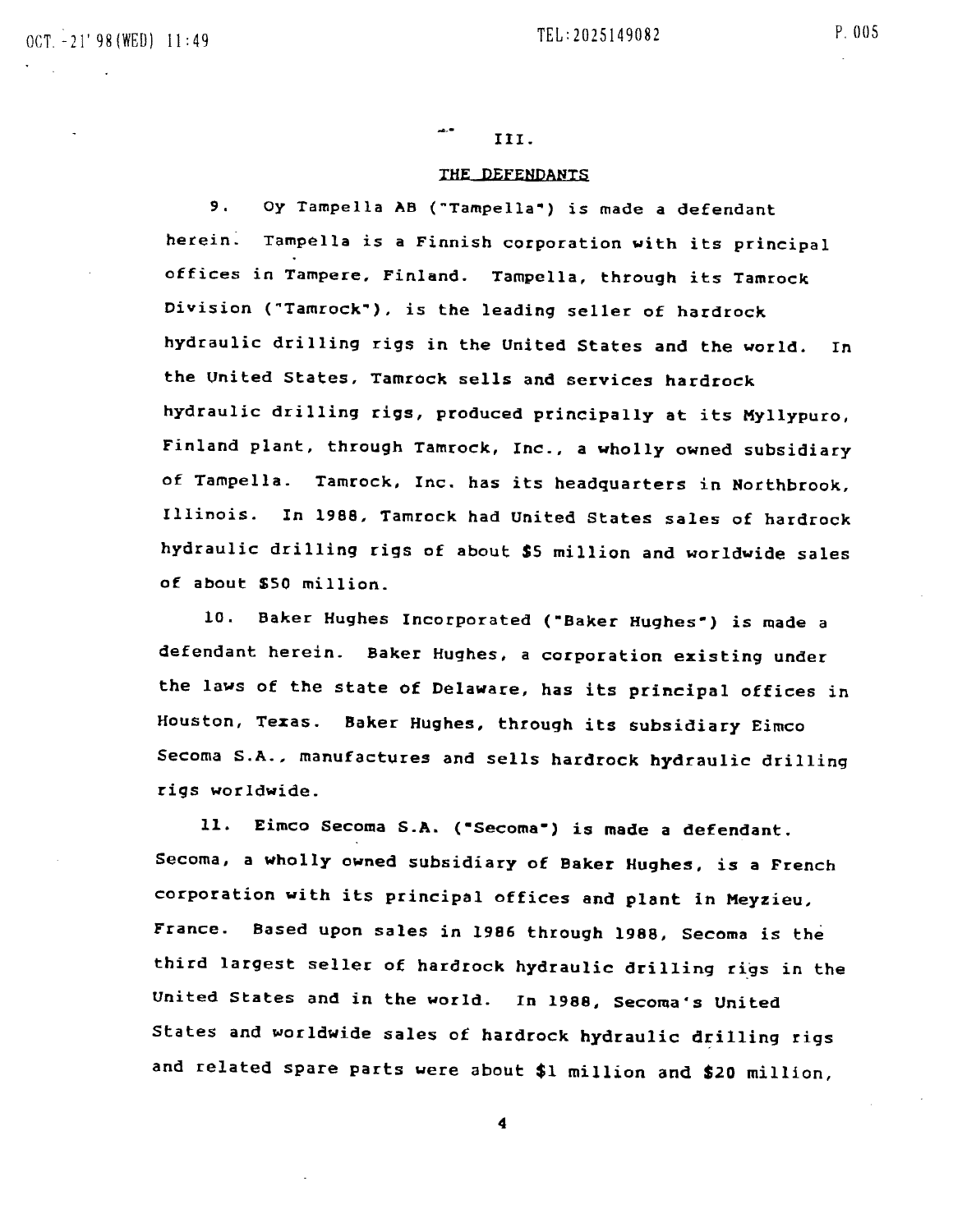respectively. Secoma sells and services hardrock hydraulic drilling rigs in the United States through Secoma U.S., Inc., a wholly owned subsidiary. Secoma U.S., Inc. has its headquarters in Salt Lake City. utah.

#### IV.

#### TRADE AND COMMERCE

12. Hardtock hydraulic drilling rigs are the current. state of the art machines used to develop and stabilize tunnels and shafts to prevent cave-ins and to produce the ore located in underground hardrock mines. There are three types of hardrock hydraulic drilling rigs: face drills, roof bolters and longhole drills. Face drills, by far the most common of the three types. drill holes horizontally into the face of a tunnel or a mine shaft. Explosives are inserted into the holes and the rock is broken through blasting. Major producers of face drills sell a number of models of face drills which are designed to drill different sized tunnels and shafts. In many mines, face drills are also used to produce ore. Roof bolters drill holes into the ceiling or floor of a mine. Structural reinforcement, usually a bolt and a brace, are then inserted into the hole to prevent cave-ins. Longhole drills, the least common type of hardrock hydraulic drilling rigs, are production drills used in some underground mines. Each type of hardrock hydraulic drilling rig is equipped with a hydraulic rotary percussive drill that bores into hardrock by simultaneously rotating and pounding the drill bit. Each type and model of hardrock hydraulic drilling rig produced by Secoma, is in direct competition with one produced by Tamrock.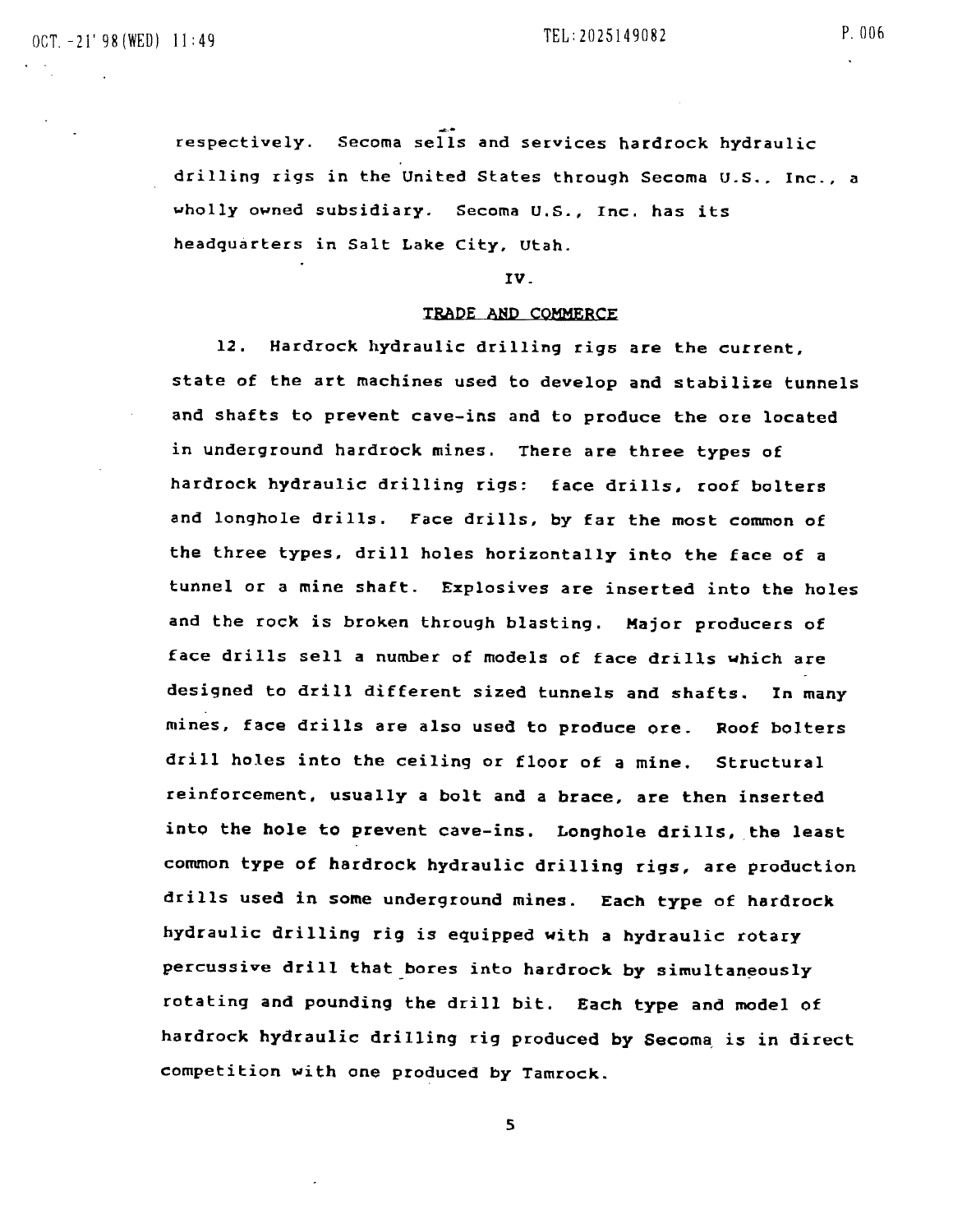13. In the United States, the principal buyers of hardrock hydraulic drilling rigs are operators of hardrock underground mines. Performance, serviceability, reliability, price and a supplier's proven ability to supply spare parts and technical service expeditiously are the primary factors considered by mines in selecting a hardrock hydraulic drilling rig. Since hardrock hydraulic drilling rigs perform one of the most critical functions in underground mining, buyers must be confident that hardrock hydraulic drilling rigs will operate efficiently and at high utilization rates and that spare parts and technical services will be promptly provided in the event of equipment breakdown.

14. There is no reasonable substitute product to which significant numbers of mines would turn in response to a small but significant and nontransitory increase in the price of hardrock hydraulic drilling rigs. Over the last decade, hardrock hydraulic drilling rigs have displaced technologically outdated pneumatically-powered drilling rigs. Pneumatic drilling rigs are about SO percent less efficient than hydraulic drilling rigs on a cost per meter drilled basis, are substantially noisier and produce an exhaust mist that reduces visibility in underground mines. As a result, virtually no pneumatic drilling rigs are sold in the United States.

IS. Manufacturers of hardtock hydraulic drilling rigs sell and compete with one another for sales throughout the United States. Virtually all hardrock hydraulic drilling rigs sold in the united States are sold by manufacturers with nationwide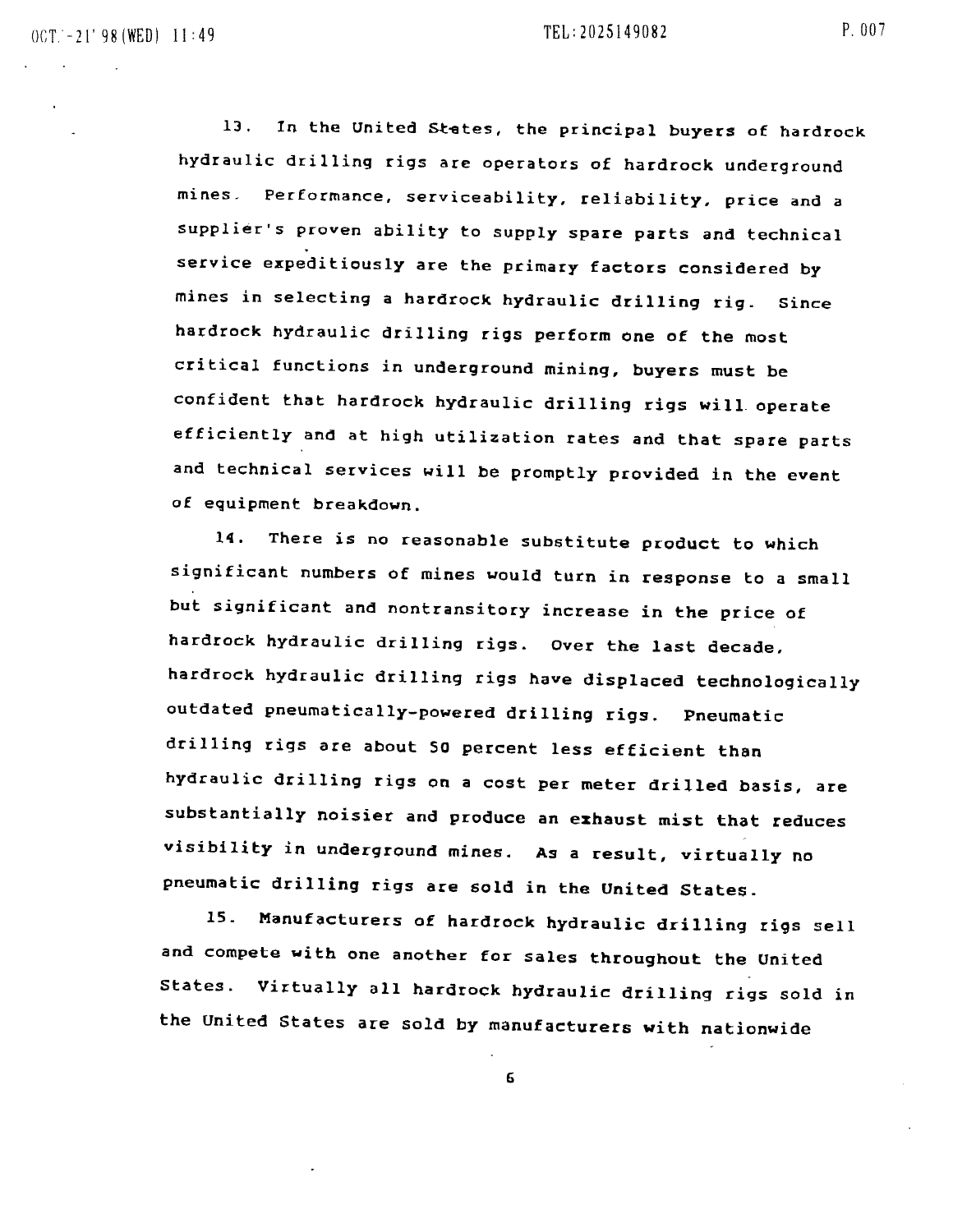distribution and a commitment to the United States market, as ~ell as established reputations for making efficient and reliable products, providing reliable domestically-based technical services and timely spare parts delivery from warehouses in the United States.

16. The sale of hardrock hydraulic drilling rigs constitutes a line of commerce and relevant product market, and the United States as a whole is a section of the country and a relevant geographic market in which hardrock hydraulic drilling rigs are sold, within the meaning of Section 7 of the Clayton Act. In 1988 total sales in the United States of hardrock hydraulic drilling rigs were about \$10 million.

17. Tamrock and Secoma are direct competitors in the United states hardrock hydraulic drilling rig market. Tamrock is the dominant seller of hardrock hydraulic drilling rigs in the United States. In 1988, Tamrock sold about 58 percent of all hardrock hydraulic drilling rigs in the United States. During that same year, Secoma accounted for approximately 18 percent of total sales in the united States.

18. The United States hardrock hydraulic drilling rig market is highly concentrated and would become substantially more so as a result of the violation herein alleged. Over the three year period 1986 through 1988, Tamrock, Secoma, and two other competitors. Atlas Copco of Sweden. and the Gardner Denver subsidary of Cooper Industries, Inc., accounted for all of the hardrock hydraulic drilling rigs sold in the United States. During that three year period, the premerger HHI for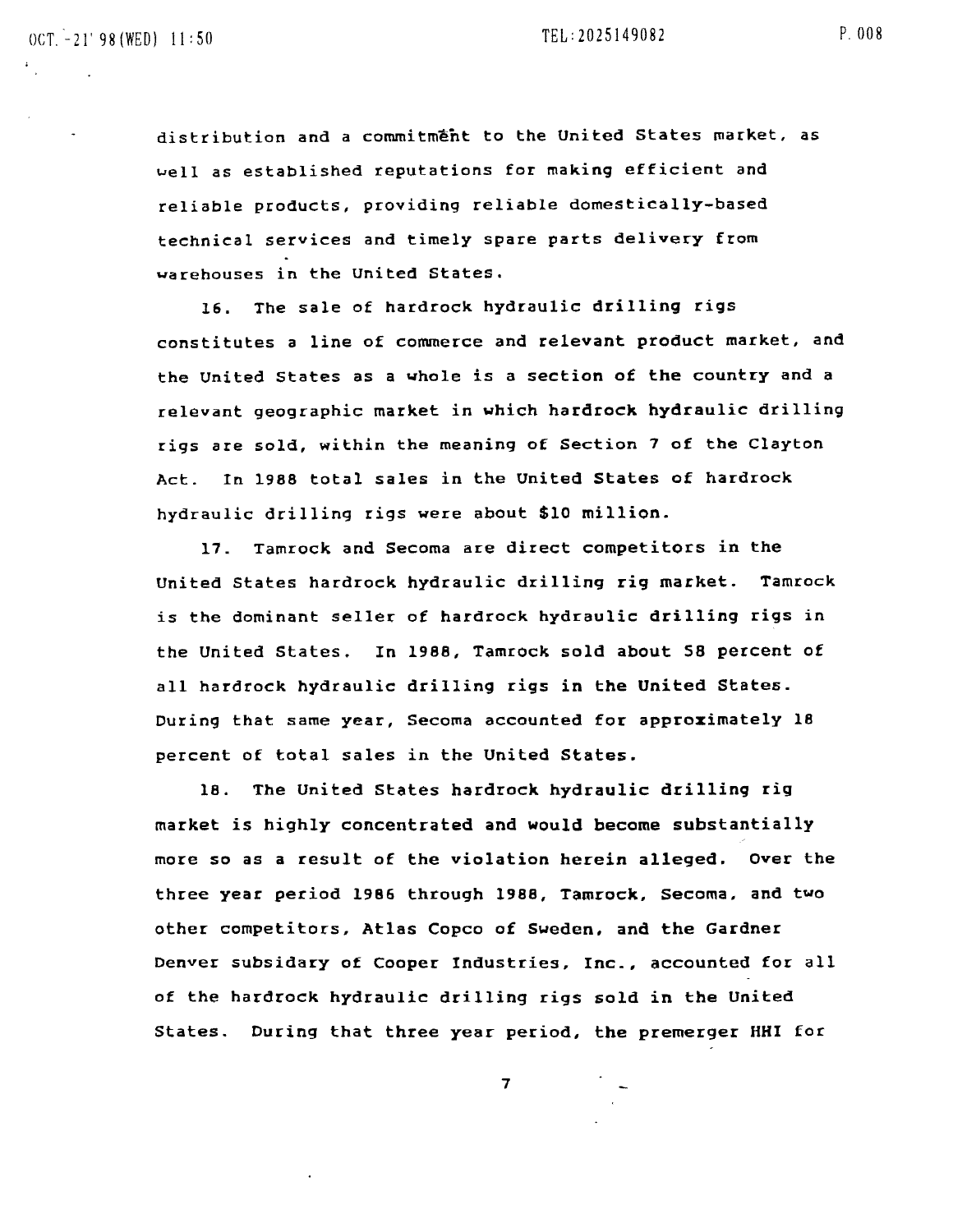unit sales of hardrock hydraulic drilling rigs in the United states was about 2878. Using aggregate unit sales for the three years, the HHI would increase by about 1425 to about

4303. Based on 1988 unit sales, the HHI for the sale of hardrock hydraulic drilling rigs in the United States was about 3975. The proposed transaction would increase the HHI by about 2133 points to about 6108. A market with a post-acquisition HHI of 1000 is moderately concentrated, and a market with a post-transaction HHI of 1800 is highly concentrated.

19. Entry into the manufacture and sale of hardrock hydraulic drilling rigs is difficult because of, among other things. the time and cost required to obtain engineering expertise, develop the necessary technology to design a competitive hardrock hydraulic drilling rig, plan the manufacture and sale of hardrock hydraulic drilling rigs. create a sales and technical service organization. and establish a reputation for producing efficient and reliable' equipment and expeditious service and spare parts deliveries.

20. Tamrock, Secoma and Atlas-Copco compete world-wide and account for about 70 percent of hardrock hydraulic drilling rig sales throughout the world. Entry into the United States hardrock hydraulic drill rig market by competitors in the other regions *ot* the world is difficult and time consuming. To compete in the United States, among other things, a firm must establish a reputation with United States mines for the efficiency, serviceability, and reliability of its product under actual underground drilling conditions and must also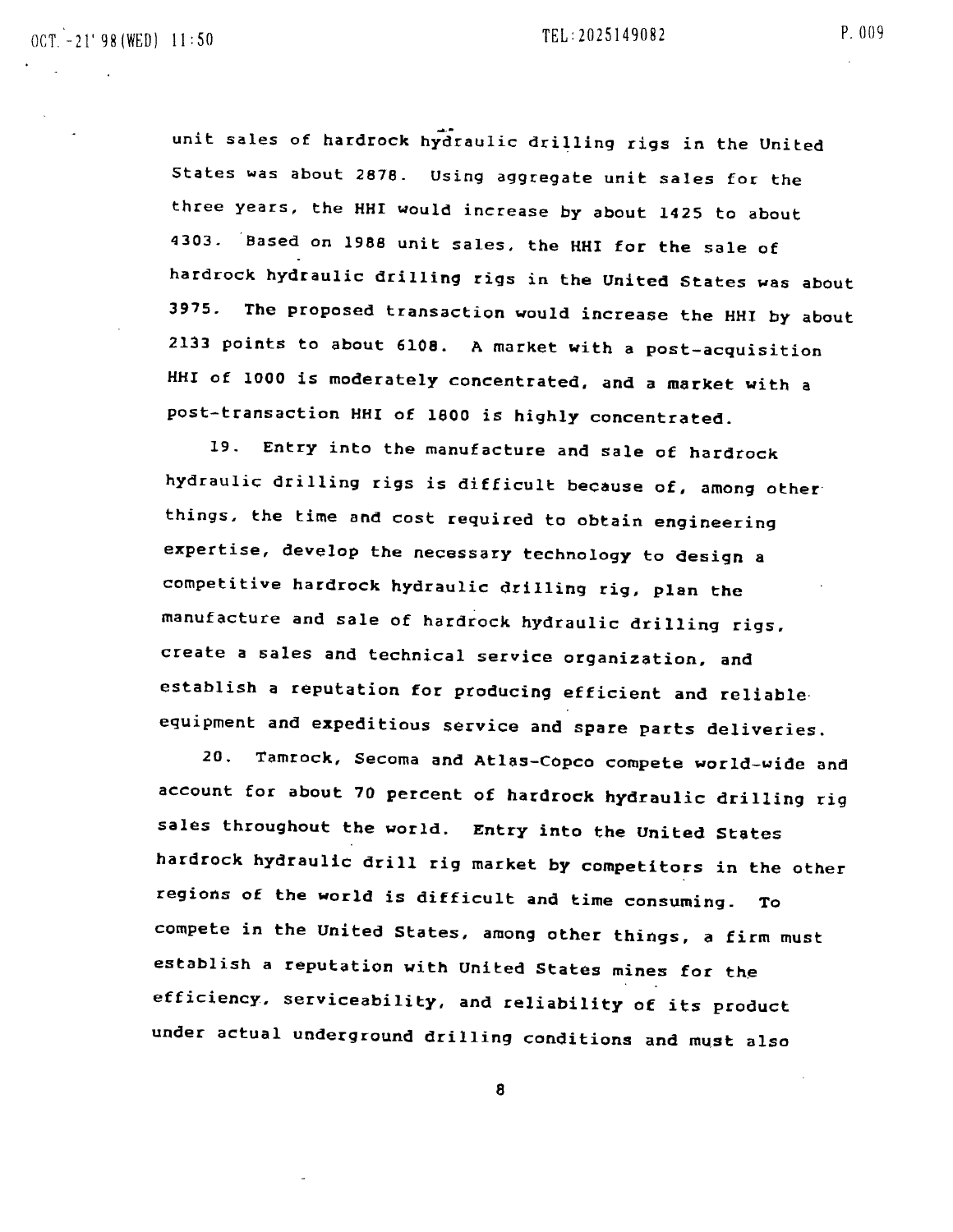establish and maintain in the united States both a capable sales and technical services network and a warehouse system for expeditious delivery of spare parts. Entry by firms not currently selling hardrock hydraulic drilling rigs in the united States is also difficult because of the ability of firms in the market to price discriminate in sales to selected customers.

21. The defendants import substantial quantities of hardrock hydraulic drilling rigs into the united States. The defendants provide services and ship hardrock hydraulic drilling rigs and spare parts across state lines to mines located throughout the United States. The sale and servicing of hardrock hydraulic drilling rigs are within the flow of and substantially affect interstate commerce.

## v.

#### VIOLATION ALLEGEQ

22. Tampella and Baker Hughes have entered into an agreement under which Tamrock, AG, a wholly owned Swiss subsidiary of Tampella, will acquire all of the stock of Eimco Secoma S.A. from Baker Hughes for about \$15 million. Thereafter, Tampella would manage and control Secoma. eliminating a competitor in the United States hardrock hydraulic drilling rig market. The parties plan to consummate the transaction on December 15. 1989.

23. The effects of the proposed acquisition of Secoma by Tampella may be substantially to lessen competition in interstate trade and commerce in violation of Section 7 of the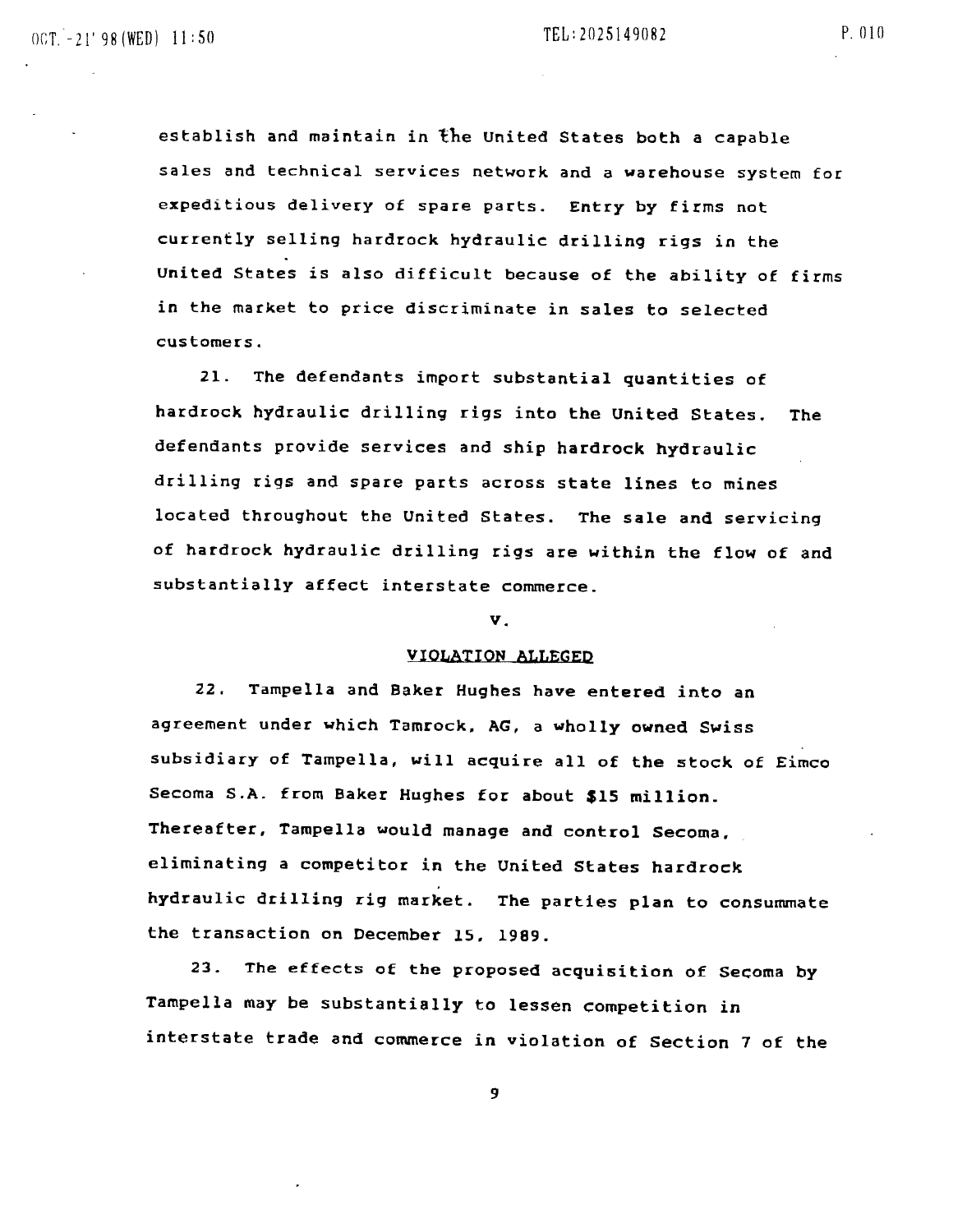$\sim$ 

Clayton Act in the following ways, among others:

(a) Actual and potential competition between Tampella and Secoma in the market for the sale of hardrock hydraulic drilling rigs in the United States will be eliminated; and

(b) Competition generally in the market for the sale of hardrock hydraulic drilling rigs in the United States may be substantially lessened.

VI.

#### PRAYER

WHEREFORE, plaintiff prays:

1. That preliminary and permanent injunctions be issued preventing and restraining the defendants and all persons acting on their behalf from consummating the transaction alleged in paragraph 22 or from going forward with any other agreement or plan which would give Tampella. either directly or indirectly, control over the securities. business or assets of Secoma.

2. That the proposed acquisition be adjudged a violation of Section 7 of the Clayton Act.

3. That the plaintiff have such other and further relief as the nature of this case may require and as this Court may deem just and proper.  $\gamma$ 

4. That the plaintiff recover the costs of this action.

10

÷.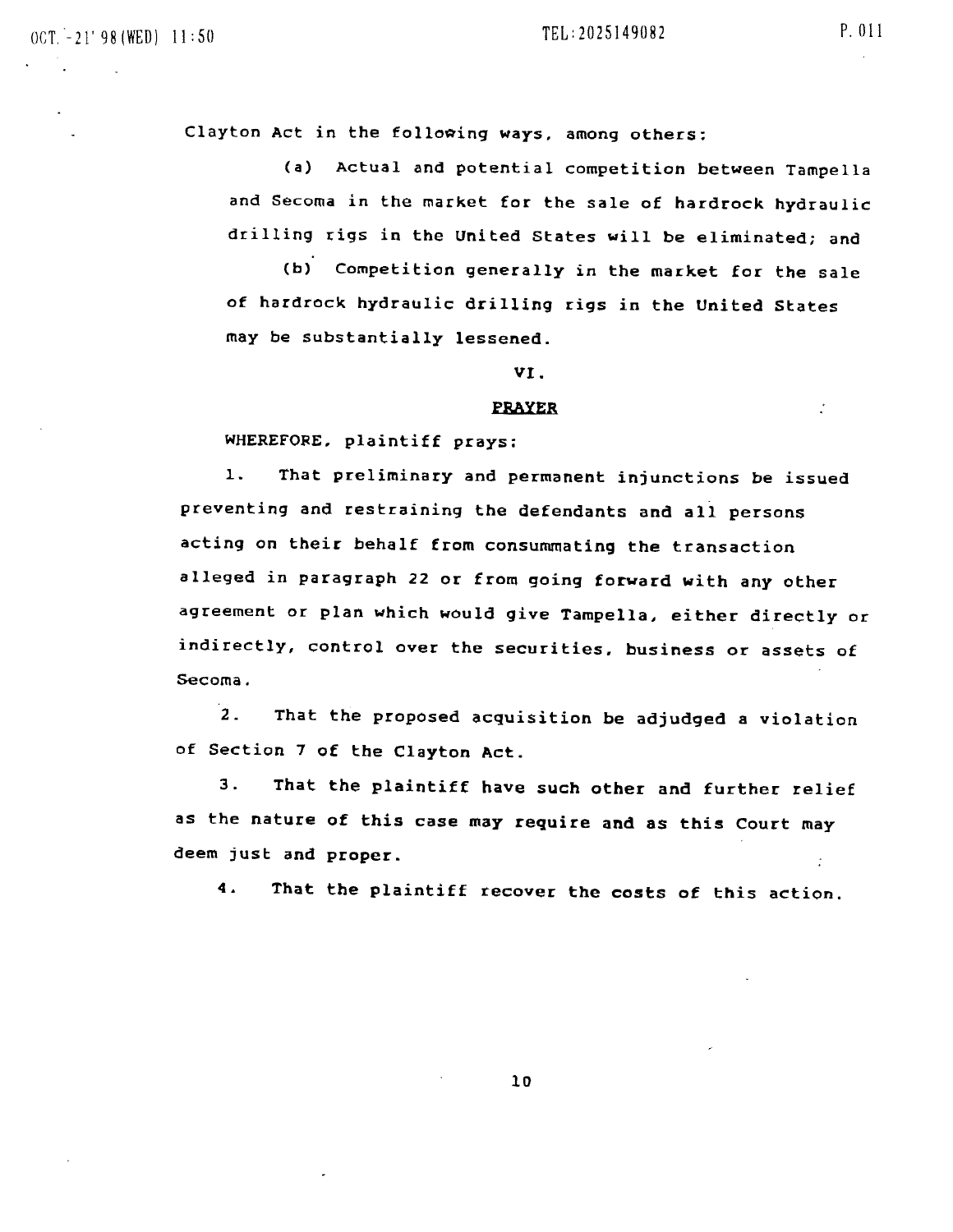## COUNT TWO

I.

# JURISDICTION AND VENUE

1. This complaint is filed and these proceedings areinstituted under Section 7A of the Clayton Act, 15 U.S.C. S 18a, commonly known as the Hart-Scott-Rodino Antitrust Improvements Act of 1976 ("Hart-Scott-Rodino Act"), to recover a civil penalty for a violation of the Hart-Scott-Rodino Act.

2. This Court has jurisdiction over the defendant and over the subject matter of this action pursuant to 15 U.S.C. S 18a(g), and 28 U.S.C. §§ 1331, 1337, 1345, and 1355.

3. Oy Tampella AS is a Finnish corporation. Venue is properly based in this District under 28 U.S.C. §§ 1391(b), 1391(c), 1391(d) and 1395(a) and 15 U.S.C. § 22.

II.

#### THE DEFENPANT

4. Oy Tampella AB ("Tampella-) is made a defendant herein. Each and every allegation contained in paragraph 9 of Count One is here realleged with the same force and effect as though said paragraph was set forth in full detail.

## III.

## BAKER HUGHES, INCORPORATED

5. Baker Hughes, Incorporated (~Baker Hughes~) is a corporation existing under the laws of the state of Delaware, and has its principal offices in Houston, Texas.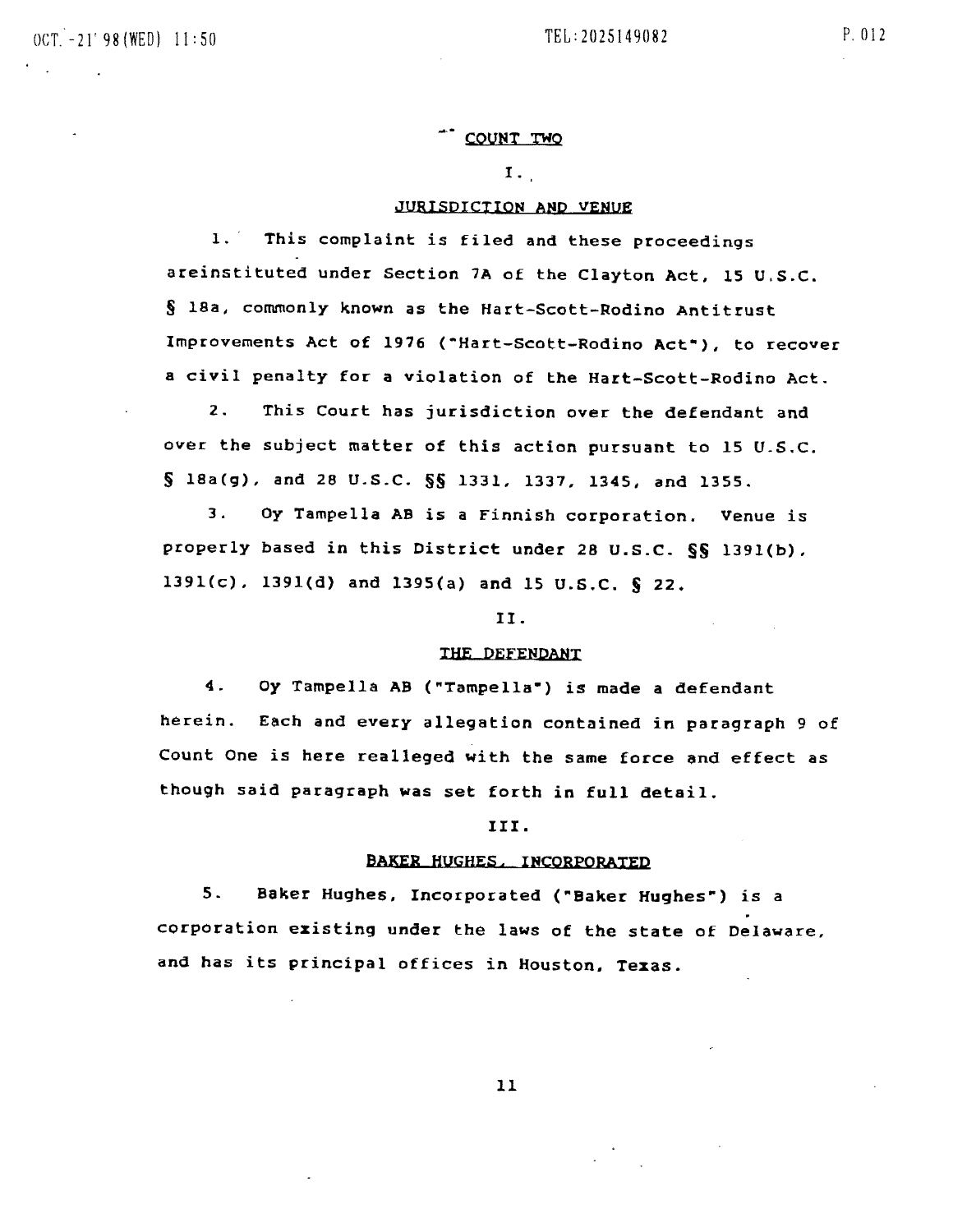أكالمها IV.

## VIOLAtIQN ALLEGED

6. The Hart-Scott-Rodino Act, 15 U.S.C. § 18a(a), prohibits certain acquisitions of voting securities or assets until a notification has been filed with the Department of Justice and the Federal'Trade Commission and a waiting period has expired.

7. Section (d)(l) of the Hart~5cott-Rodino Act, 15 U.S.C. § l8A(d)(1). authorizes the Federal Trade Commission, with the concurrence of the Antitrust Division of the Department of Justice, to require that the notification required by the Act be in such form and contain such documentary material and information relevant to a proposed transaction as is necessary and appropriate to determine whether such acquisition may, if consummated, violate the antitrust laws.

8. Among the documentary material required to be submitted as part of a premerger notification are studies, surveys, analyses and reports which were prepared by or for any officer(s) or director(s) (or, in the case of unincorporated entities, individuals exercising similar functions) for the purpose of evaluating or analyzing the acquisition with respect to market shares, competition, competitors, markets, potential for sales growth or expansion into product or geographic markets. 16 C.F.R.  $\S$  800  $et.$  seg. These documents are required in response to Item 4{c) of the Notification and Report Form.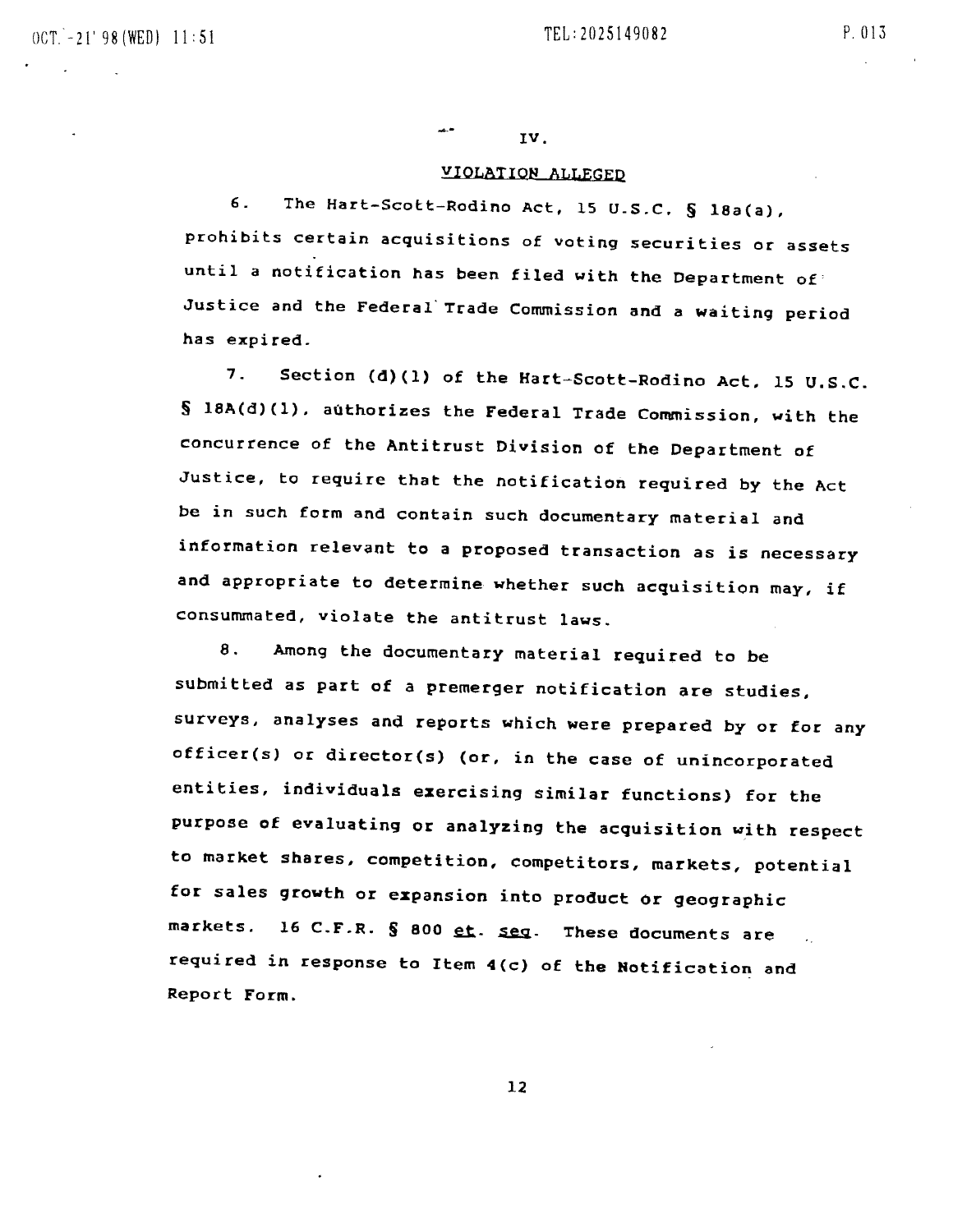9. Both the defendant<sup>-</sup>and Baker Hughes at all times pertinent to this proceeding have been engaged in commerce, or in activities affecting commerce, within the meaning of section (a)(I) of the Hart-Scott-Rodino Act, 15 U.S.C.  $\S$  18a(a)(1) and Section 1 of the Clayton Act, 15 U.S.C.  $\S$  12.

10. Both the defendant and Baker Hughes have assets or sales above the threshold established by Section (a)(2) of the Hart-Scott-Rodino Act. 15 U.S.C. § 18a(a)(2). Baker Hughes has total net sales in excess of \$100 million, and Tampella has total net sales in excess of \$10 million.

11. On Or about July 31, 1989, defendant, through a subsidiary that it controls, acquired assets in the united States from Baker Hughes for about \$74 million. As a result of that transaction, defendant held an aggregate total amount of assets of Baker Hughes in excess of \$15 million. 15 U.S.C.  $$18(a)(3).$ 

12. The transaction described in paragraph 11. by which defendant acquired an aggregate total amount of assets of Baker Hughes in excess of \$15 million, was subject to the notification and waiting period requirements of the Hart-Scott-Rodino Act and the regulations promulgated thereunder, 16 C.F.R. § 800 et seg. The Hart-Scott-Rodino Act and regulations required Tampella. as the ultimate parent entity of the subsidiary making the acquisition, to file a notification and to observe a waiting period before acquiring an aggregate total amount of assets of Baker Hughes in excess of \$15 million.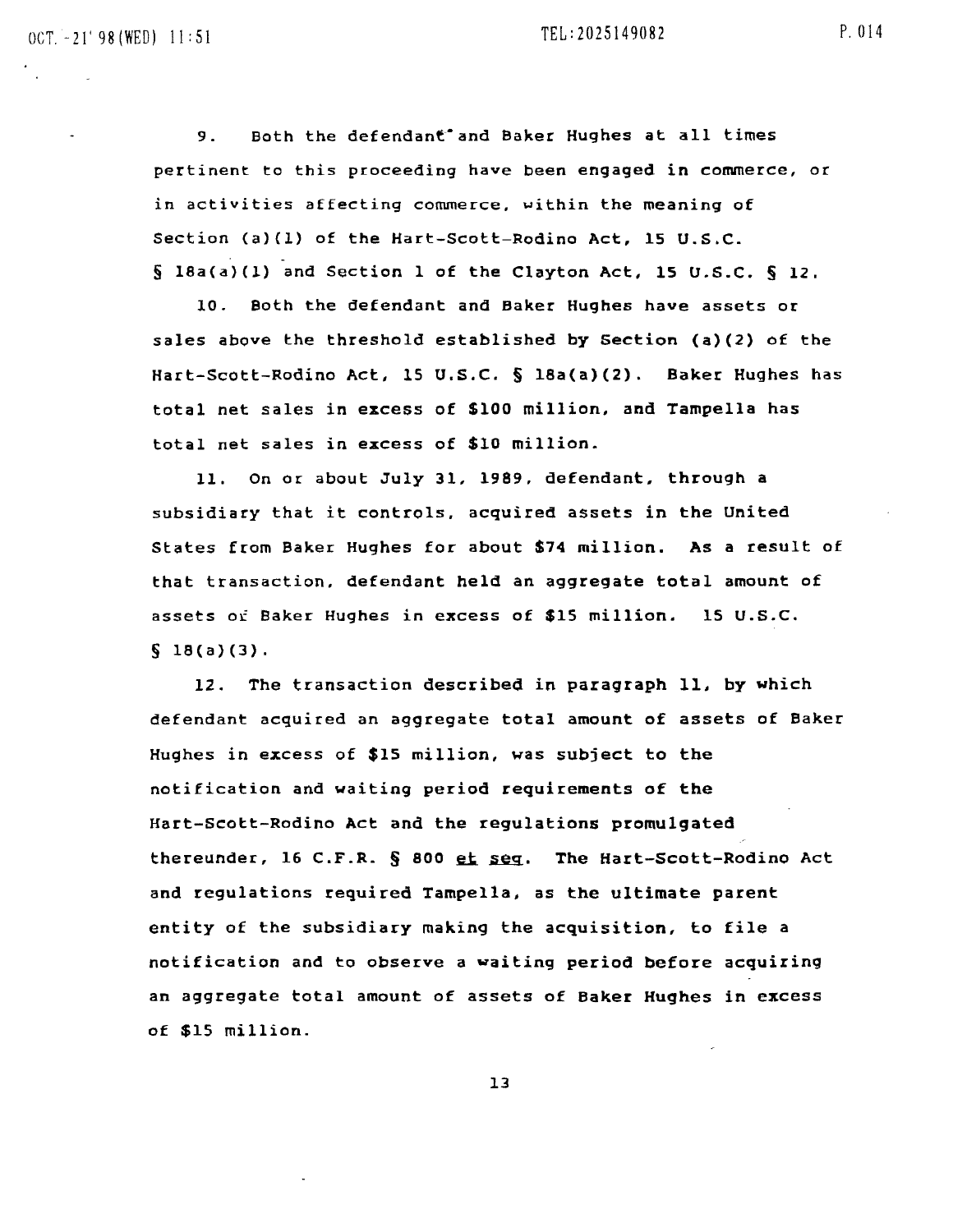13. On May 31, 1989; defendant and Baker Hughes filed notification and report forms for a transaction that included, in part, the assets subject to the transaction described in paragraph 11. Defendant and Baker Hughes subsequently restructured the proposed transaction and on July 24. 1989, filed notification and report forms for the transaction described in paragraph 11. On July 25, 1989, the Federal Trade Commission and the Department of Justice granted the defendant and Baker Hughes early termination of the waiting period.

14. Defendant's Notification and Report Form, filed July 24. 1989, did not include a document entitled ~Business Plan For Acquiring Seven Baker Hughes Divisions Including All Six Divisions In Baker Hughes Mining Equipment And One Division in Baker Hughes Process Equipment~ ("Business Plan~). The ~Business Plan~ was prepared for officers of Tampella directly involved in the transaction described in paragraph 11 and evaluates and analyzes the proposed acquisition with respect to market shares. competition, competitors. markets, potential for sales growth or expansion into product or geographic markets. The "Business Plan- was required to have been SUbmitted pursuant to Item 4(C) of the Notification and Report Form.

IS. As a result of defendant's failure to submit the -Bu6iness Plan- as required by Item 4(c) of the Notification and Report Form. defendant did not comply with the reporting and waiting period requirements of the Hart-Scott-Rodino Act and regulations.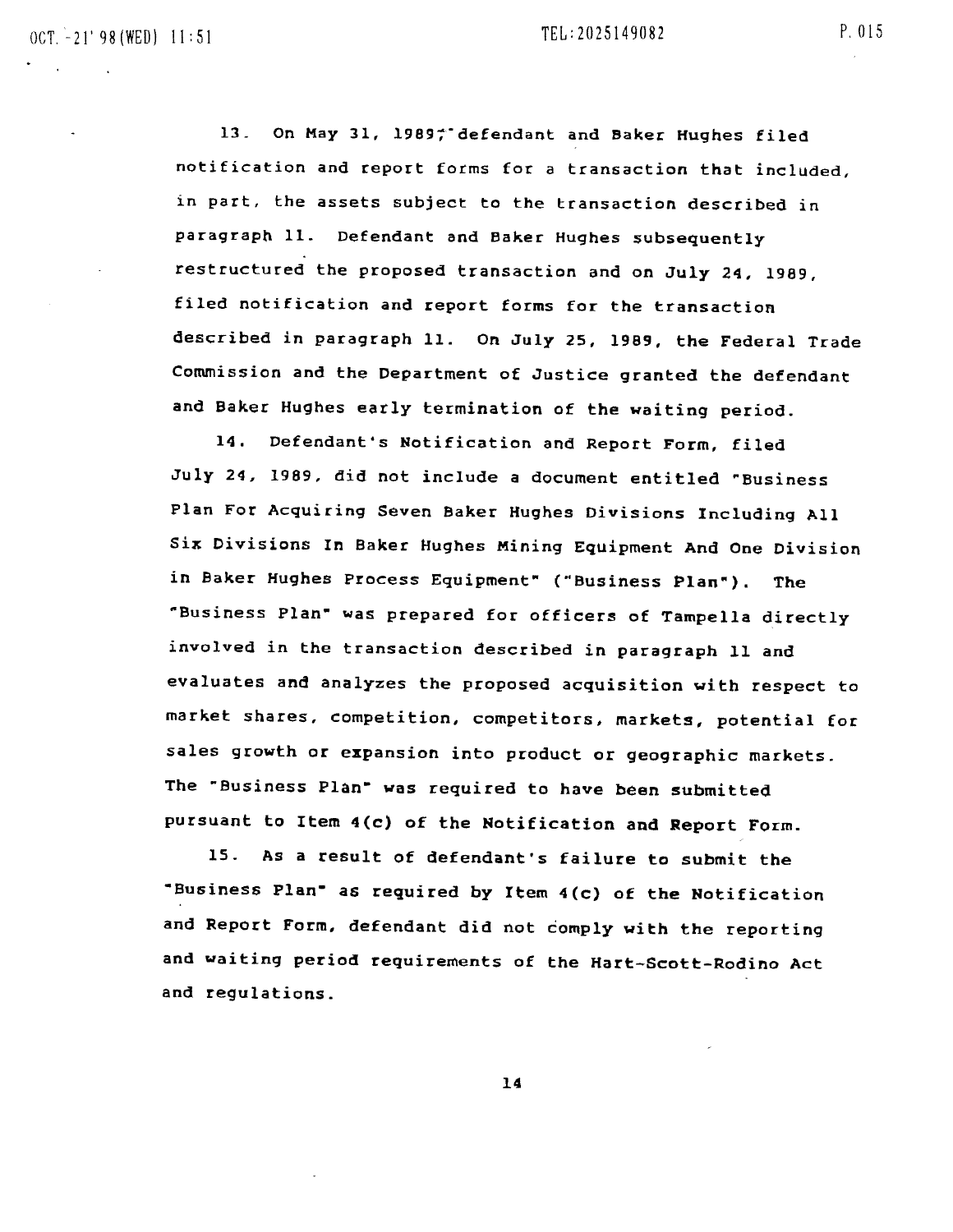P. 016

16. On October 6, 1989, defendant submitted the ~Business Plan" to the Department of Justice in connection with the plaintiff's investigation of the Secoma transaction which is . the subject of Count One of the Complaint. On November 27, 1989, the defendant submitted the "Business Plan" to the Federal Trade Commission.

17. section (9)(1) of the Hart-Scott-Rodino Act, IS U.S.C. § 18a(g)(1), provides that any person who fails to comply with the Act shall be liable to the United states for a civil penalty of not more than \$10,000 for each day during which such person is in violation of the Act.

v.

#### PRAYER

WHEREFORE, Plaintiff prays:

1. That the Court adjudge and decree that defendant·s purchase of assets of Baker Hughes on July 31, 1989 was in violation of the Hart-Scott-Rodino Act, 15 U.S.C. § 18a.

2. That defendant be ordered to pay to the United States the maximum civil penalty as provided by Section (9)(1) of the Hart-Scott-Rodino Act. IS U.S.C. § 18a(9)(1).